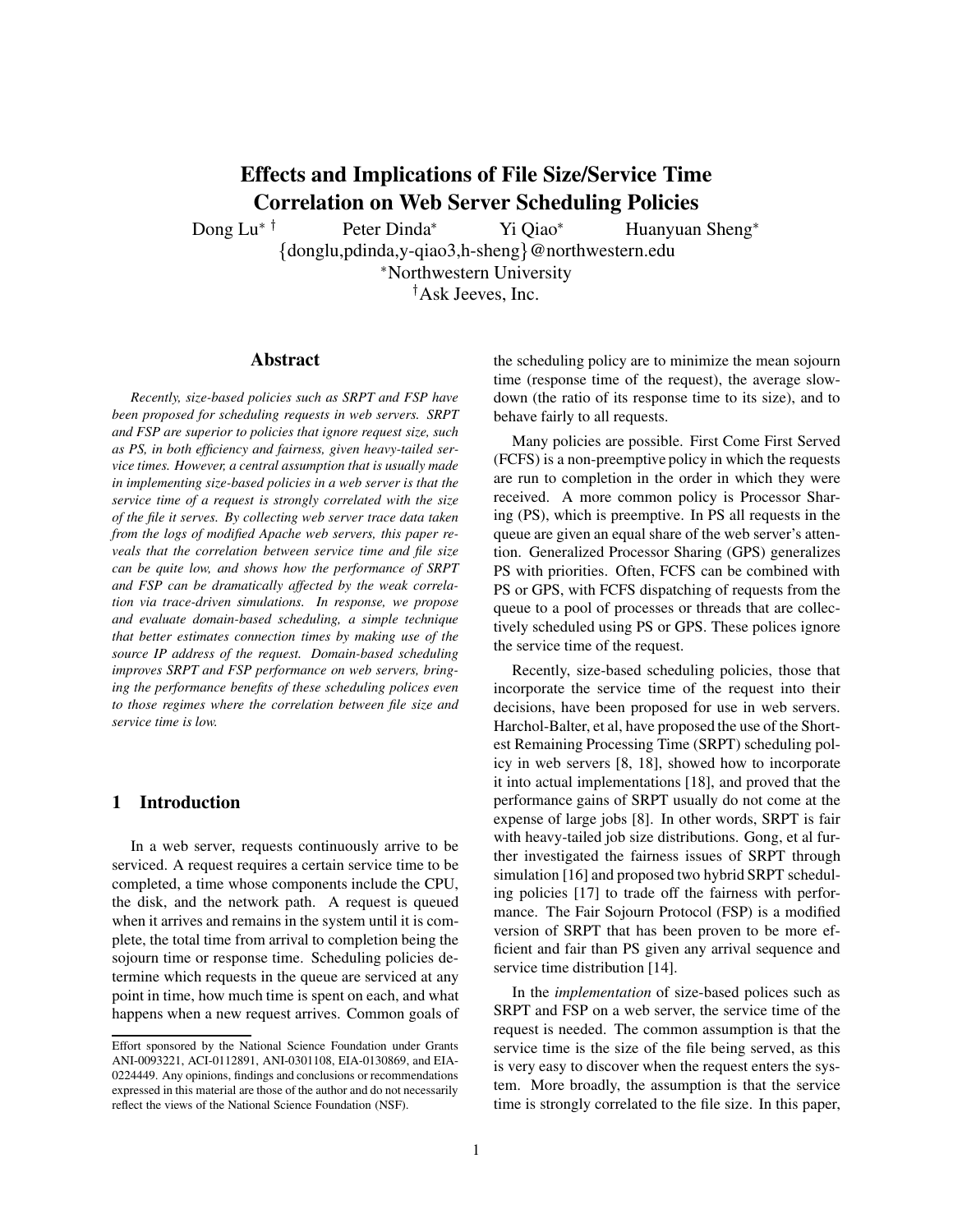we examine the validity of this assumption, and the impact that the degree of correlation between file size and service time has on the performance of SRPT and FSP.

To evaluate this impact, we developed a simulator that can support PS, SRPT, and FSP in both  $M/G/1/m$ and  $G/G/n/m$ . The simulator operates on a trace of request arrivals, which can come either from an augmented Apache [1] web server log, or from a trace generator. The trace contains the request arrivals, the file sizes, and the actual service times in microseconds. We use traces that we have captured on our department-level web server, and traces captured by others on web caches.

In our earlier work [20], we showed that for the metrics of mean response time and slowdown, the performance of SRPT and FSP are highly dependent on the correlation (Pearson's  $R$  [6]) between estimated and actual job size, and can fall well below that of PS for low  $R$ values. Effective job size estimators are critical to applying size-based scheduling policies. This paper focuses on applying size-based scheduling in web servers when the correlation  $R$  between file size and service time is low. We first study how the performance of the file sizebased policies (SRPT-FS, FSP-FS) diverges from their ideal versions (SRPT, FSP) as we increase the load on the web server. We then propose a better estimator and evaluate it via trace-driven simulations.

We study  $G/G/n/m$  in addition to  $M/G/1/m$  because previous research [12, 26] has shown that HTTP arrivals do not form a Poisson process. HTTP document transmissions are not entirely initiated by the user: the HTTP client will automatically generate a series of additional requests to download embedded files, thus resulting in a more bursty process. Previous work [12] pointed out that the aggregated interarrival times of HTTP requests can be modeled with a heavy-tailed Weibull distribution.

There has been significant work on the  $G/G/n$  queuing model. However, we are aware of no analytical results on  $G/G/n/m$  for SRPT or FSP scheduling in regimes where interarrival times and service times are heavy-tailed. Therefore, the work we describe in this paper is based on measurement and simulation.

Using our infrastructure, and measured and synthesized trace data, we address the following questions:

- 1 What is the actual degree of correlation between file size and service time in practice? (Section 2)
- 2 What is the performance of SRPT, FSP and PS under typical real workloads? (Section 3)
- 3 Is there a simple and low-overhead estimator for service time that would make SRPT and FSP on  $M/G/1/m$  and  $G/G/n/m$  perform better? (Section 4)

It is important to point out that our results in addressing questions 2 and 3 are largely independent of our results for question 1, and the algorithm we develop in response

| Policy         | Description                                     |  |  |  |
|----------------|-------------------------------------------------|--|--|--|
| PS             | Processor Sharing                               |  |  |  |
| <b>FSP</b>     | <b>Ideal Fair Sojourn Protocol</b>              |  |  |  |
|                | (exact service times)                           |  |  |  |
| <b>SRPT</b>    | <b>Ideal Shortest Remaining Processing Time</b> |  |  |  |
|                | (exact service times)                           |  |  |  |
| <b>FSP-FS</b>  | File size-based FSP                             |  |  |  |
|                | (file size as service time)                     |  |  |  |
| <b>SRPT-FS</b> | File size-based SRPT                            |  |  |  |
|                | (file size as service time)                     |  |  |  |
| <b>FSP-D</b>   | Domain-based FSP                                |  |  |  |
|                | (domain-estimated service times)                |  |  |  |
| <b>SRPT-D</b>  | Domain-based SRPT                               |  |  |  |
|                | (domain-estimated service times)                |  |  |  |

**Figure 1. Scheduling policies.**

| Model   | Description                                   |  |  |
|---------|-----------------------------------------------|--|--|
| M/G/1/m | Poisson arrival process; Single server;       |  |  |
|         | General service time distribution;            |  |  |
|         | Limited queue capacity $m$ .                  |  |  |
| G/G/n/m | General arrival process (Pareto and Weibull); |  |  |
|         | General service time distribution:            |  |  |
|         | $n$ servers; Limited queue capacity $m$       |  |  |
|         |                                               |  |  |

#### **Figure 2. Queuing models.**

to question 3 provides benefits to SRPT and FSP over a wide range of possible answers to question 1.

Our definition of service time is the time needed to send all of requested data in the absence of other requests in the system. Our measurements show that the assumption that file size and service time are strongly correlated is unwarranted—the correlation is, in fact, often rather weak. We believe that the reason for this phenomenon is *path diversity* to different clients. Even if for every specific request, the service time  $t_s = L + N/B$ , where  $N$  is the number of bytes in the transfer and  $L$ and  $B$  are the latency and bandwidth of the path, every path will likely have a different  $L$  and  $B$ . In aggregate, this will mean that  $t_s$  will be weakly correlated with N. Notice that this explanation does not require that the bottleneck for file transfer be the network. Path diversity is simply a fact of life of a large network.

Our trace-driven simulations show that the performance of file size-based SRPT and FSP is strongly affected by the weak correlation between file size and service time reflected in our web server traces. In fact,  $R$ is indeed low enough that both file-size based SRPT and FSP perform worse than PS. The job size distribution, arrival process and load decide the threshold value of  $R$ that SRPT and FSP need to outperform PS.

These results led us to believe that a better estimator for service time was needed. We refer to our estimator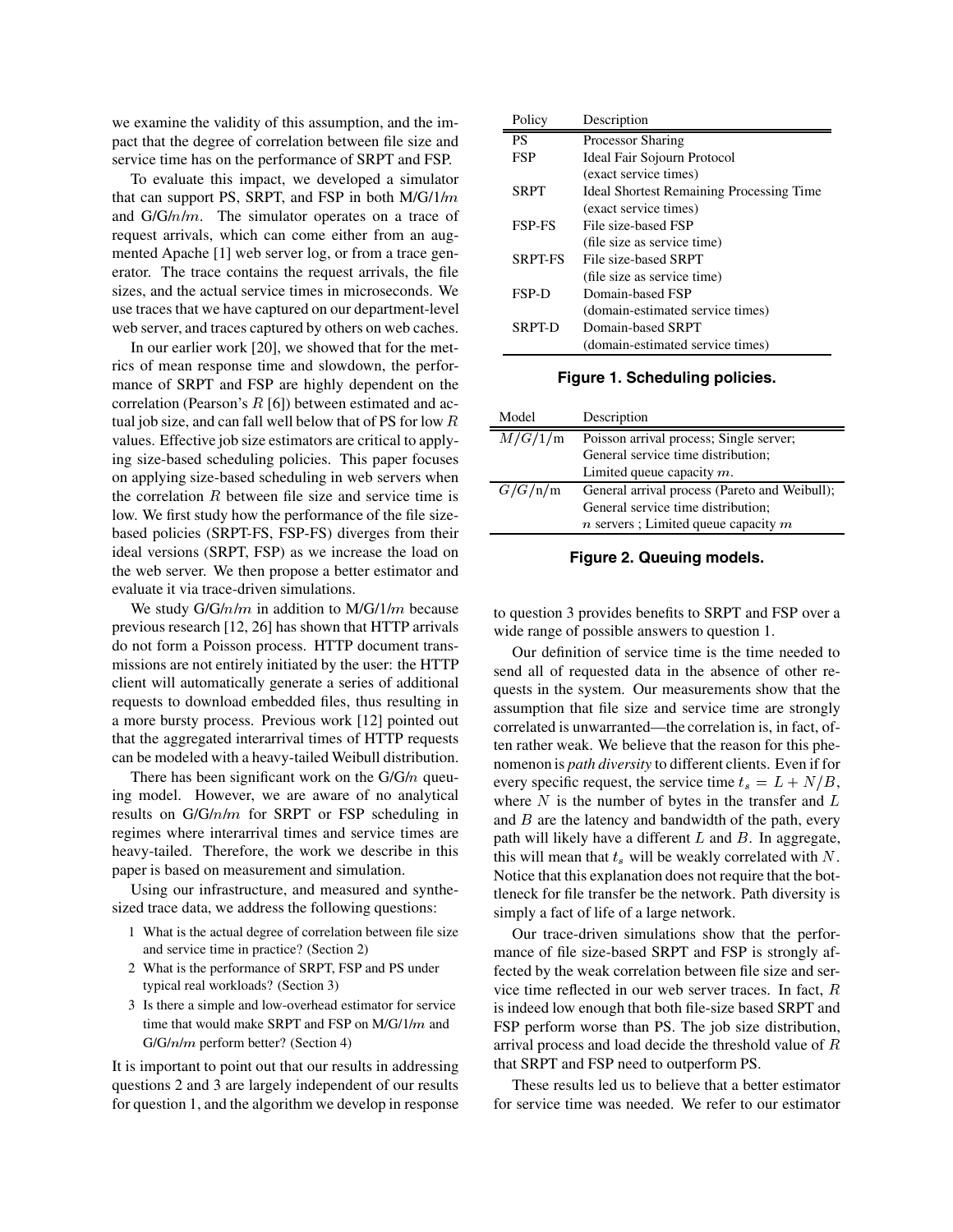as a domain estimator, and the use of our domain-based estimator with a size-based scheduling policy such as SRPT or FSP as *domain-based scheduling*. The basic idea is to use the high order  $k$  bits of the source IP address to assign the request to one of  $2<sup>k</sup>$  domains. For each domain, we estimate the service rate (file size divided by service time) based on all previous completed transfers to the domain. The service rate is then used to estimate the service time of a new request based on its file's size. Based on our traces, there is a strong correlation between these estimates and the actual service times that grows with the number of bits  $k$  used. In short, by choosing  $k$  appropriately, we can create enough correlation to make SRPT and FSP perform well. Surprisingly,  $k$  can be kept relatively small, making the implementation of domain-based scheduling feasible and fast. Throughout the paper, we refer to the scheduling policies as listed in Figure 1, and refer to the queuing models used as listed in Figure 2.

## **2 File size and service time**

Size-based SRPT scheduling appeared in digital communication networks research in 1983 [10]. In this context, the service time was taken to be equal to the transmission time of a message, which is proportional to the length of the message stored in the node buffers. A web server serving static requests appears superficially similar in that it transmits files to the client. However, there are differences. First, in the digital communication network context, the work represented by the service time is pushing the bits of the message onto the wire, while for the web server context, the work involves endto-end cooperation along an entire shared heterogeneous path. Although most transfers are likely to be dominated by the bottleneck bandwidth in the path and the latency of the path, there are multiple possible bottlenecks along the path and they can vary with time due to packet losses and congestion. Second, the disk(s), memory system(s), and CPU(s) of the web server and the client are also potential bottlenecks. These complexities suggest that the service time of a request may not be proportional or even well correlated with the size of the file it serves.

There are several possible definitions for service time in the web server context. For example, we could focus on a bottleneck resource on the server, such as the CPU, and define the service time as the total CPU time needed to execute the request. Alternatively, we could treat the CPU, disk, and network link of the server as a single resource and consider the total non-blocked time of a request on it. We could also take a holistic view and consider it the time spent on the bottleneck resource on the path from server to client. We take the position that

the service time of a request is the time that the combination of server, client, and network would take to finish the request given no other requests in the whole endto-end system (no load on any server resource). In the following sections, we use this definition and argue that our measurement methodology measures it by verifying that the loads on the resources of the end-to-end system that we measure are miniscule.

To measure correlation between file size and service time we use the correlation coefficient (Pearson's  $R$ ) [6]. To answer the question posed by this section, we examine  $R$  values for a large trace acquired by us from a typical web server, as well as 70 traces collected from web cache servers. The main conclusion is that  $R$  can vary considerably from server to server, and can be quite small.  $R = 0.14$  for our web server trace, while the web caches have  $R$  evenly distributed in the range  $[0.12, 0.61]$ . In subsequent sections, we use our web server trace to drive our simulation. However, we also use synthetically generated traces in which we can control  $R$  directly. While many web server traces are available, none that we could find record the actual service time of the request and thus are not useful for the purposes of our study.

#### **2.1 Measurement on a typical web server**

We modified the code of the Apache log module so that it records the *response time* of each request with microsecond granularity (using the IA32 cycle counter to measure time). Under extremely low load conditions, as we document below, this time is *equivalent* to the service time according to our definition above.

We deployed the module on our department-level web site. We collected data from September 15, 2003 to October 19, 2003. This trace includes approximately 1.5 million HTTP requests, among which less than 2% are dynamic PHP requests that collectively took less than 1% of the total service time recorded.  $> 98\%$  of our requests and  $> 99\%$  of the service time in the trace are for static pages. Hence, our web server is dominated by static web content. our results are comparable to previous work [21, 19, 18] that claims static content dominates web traffic. The requests originated from 110 "/8" IP networks, 7220 "/16" IP networks and 31250 "/24" IP networks spread over the world. We claim that this server is typical. However, the conclusions of this paper are also supported by other measured traces and generated traces.

The bottleneck resource of a request in this trace is hardly ever the CPU of the server. The web server is a dual processor Pentium IV Xeon machine running Red Hat Linux 7.3. CPU load is defined as the exponentially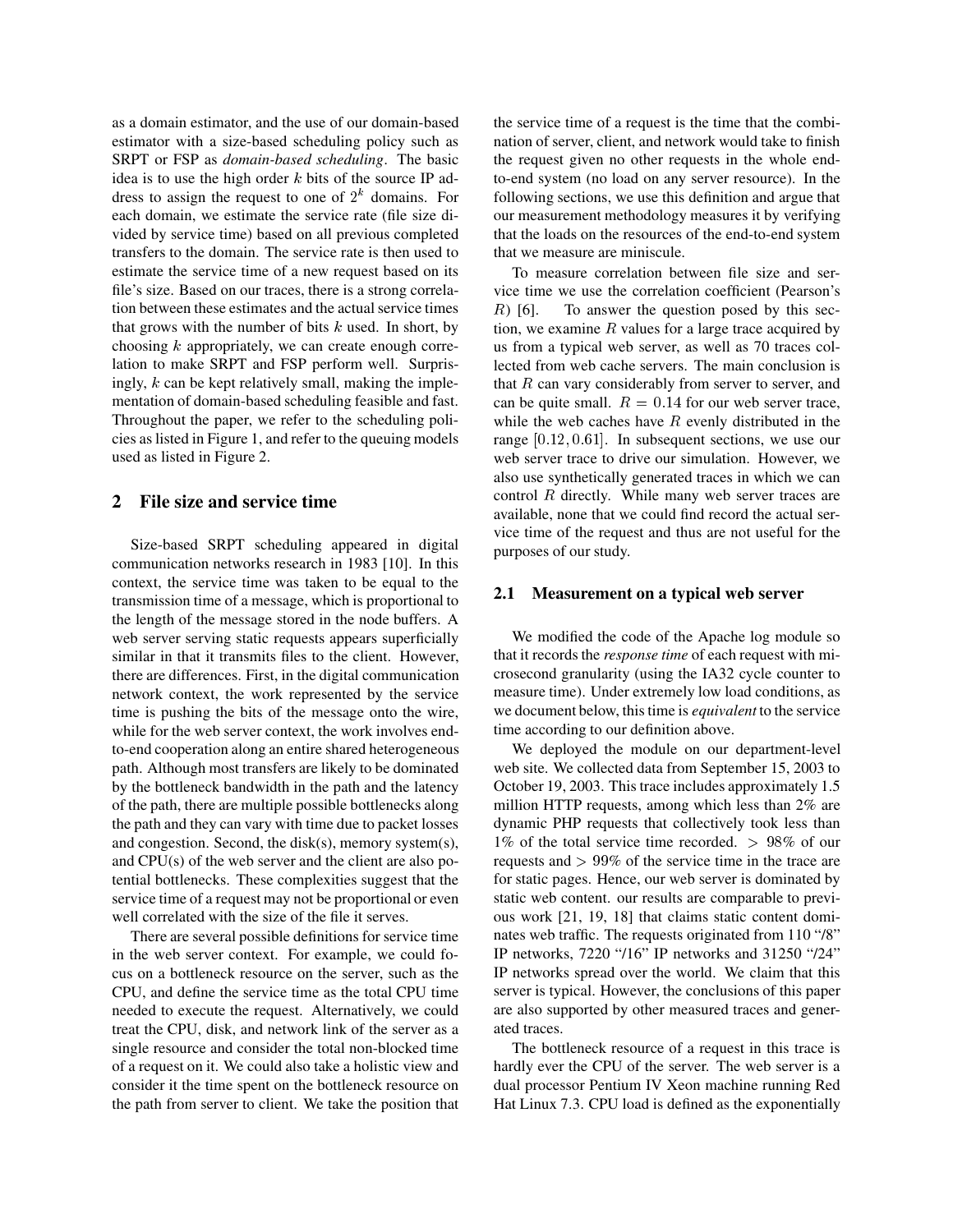

**Figure 3. CCDF of CPU load.**



**Figure 4. CCDF of storage read I/O.**

averaged number of jobs in the run queue of the OS kernel scheduler (the Unix load average), The machine can serve two CPU intensive applications with full CPU cycles. Figure 3 plots the complementary distribution of the CPU load during the period of trace collection. This distribution can be modeled with a exponential distribution with  $R^2 \approx 0.96$ . Figure 3 shows that the probability  $P[CPUload > 2]$  is minuscule. The memory system is also clearly not a bottleneck based on these results as significant cache stalls would show up as increased load.

The bottleneck resource of a request in this trace is hardly ever the disk system of the server. The machine's file systems reside on a NFS-mounted (over private gigabit Ethernet SAN) RAID 5 storage server. Figure 4 shows the complementary distribution of the storage system reads during the period of the trace. The distribution can be modeled with a exponential distribution with  $R^2$  close to 0.99.

We benchmarked the storage system using Bonnie, which is a widely used utility that measures the performance of Unix file system operations that an application sees [2]. Bonnie reads and writes a 100 MB file (marked uncacheable) by character or by block. Both sequen-

| Read  |              |         | Write |              |
|-------|--------------|---------|-------|--------------|
| Char. | <b>Block</b> | WebRead | Char  | <b>Block</b> |
| 23604 | 1399254      | 29879   | 16777 | 50355        |

**Figure 5. Storage bandwidth, KB/sec.**

tial and random access are tested. Random block and character throughput give us upper and lower bounds on the performance of file system I/O that Apache sees. We also wrote our own benchmark (WebRead) to get a sense of the typical read performance that Apache sees. WebRead simply reads the files in our access log, in order, as fast as possible. Not surprisingly, the WebRead performance is in between the character read and block read benchmark given by Bonnie. Bonnie and WebRead measurements are shown in Figure 5. From Figures 4 and 5, it is clear that in our trace encountering a read throughput exceeding the WebRead throughput  $< 0.001$ . No recorded read throughput was larger than Bonnie's block read benchmark. Notice also that the highest throughputs seen are lower than the 125 MB/s throughput limit of the Ethernet SAN, hence the SAN is also not a bottleneck.

As it is clear that the CPU, memory, and disk systems are not bottlenecks, if there is any bottleneck it is in the network or the client. Based on many earlier measurements of load behavior on clients that indicate their resources spend much of their time idle [22, 13], it is extremely unlikely for a client to be the bottleneck. If there is any bottleneck, it is in the network path to the client, which agrees with earlier work [24, 18] that showed that the network is the bottleneck for the web servers serving mainly static content. Given the low rate of requests, it is highly likely that a single request would perform similarly to the requests in our trace. Hence, the highresolution response time that we record in the Apache log is a close approximation of the service time as defined above. Obviously, there are situations where CPU or disk can become bottlenecks, such as in virtual server configuration in which one physical server hosts several web sites, or on a web server that hosts database-based dynamic web content.

Given the provenance of the trace, we can now use it to answer our question. Figure 6 (a) is a log-log scatter plot of file size versus service time. Visually, we can see hardly any correlation between file size and service time. File transfer times vary over several orders of magnitude with same file size. *Over the entire 1.5 million requests in the trace, we find that R is a very weak 0.14.* 

Within a domain,  $R$  is larger. We define precisely what we mean by a domain and connect it with CIDR in Section 4. Here, simply consider it as a single network that may be recursively decomposed into subnetworks.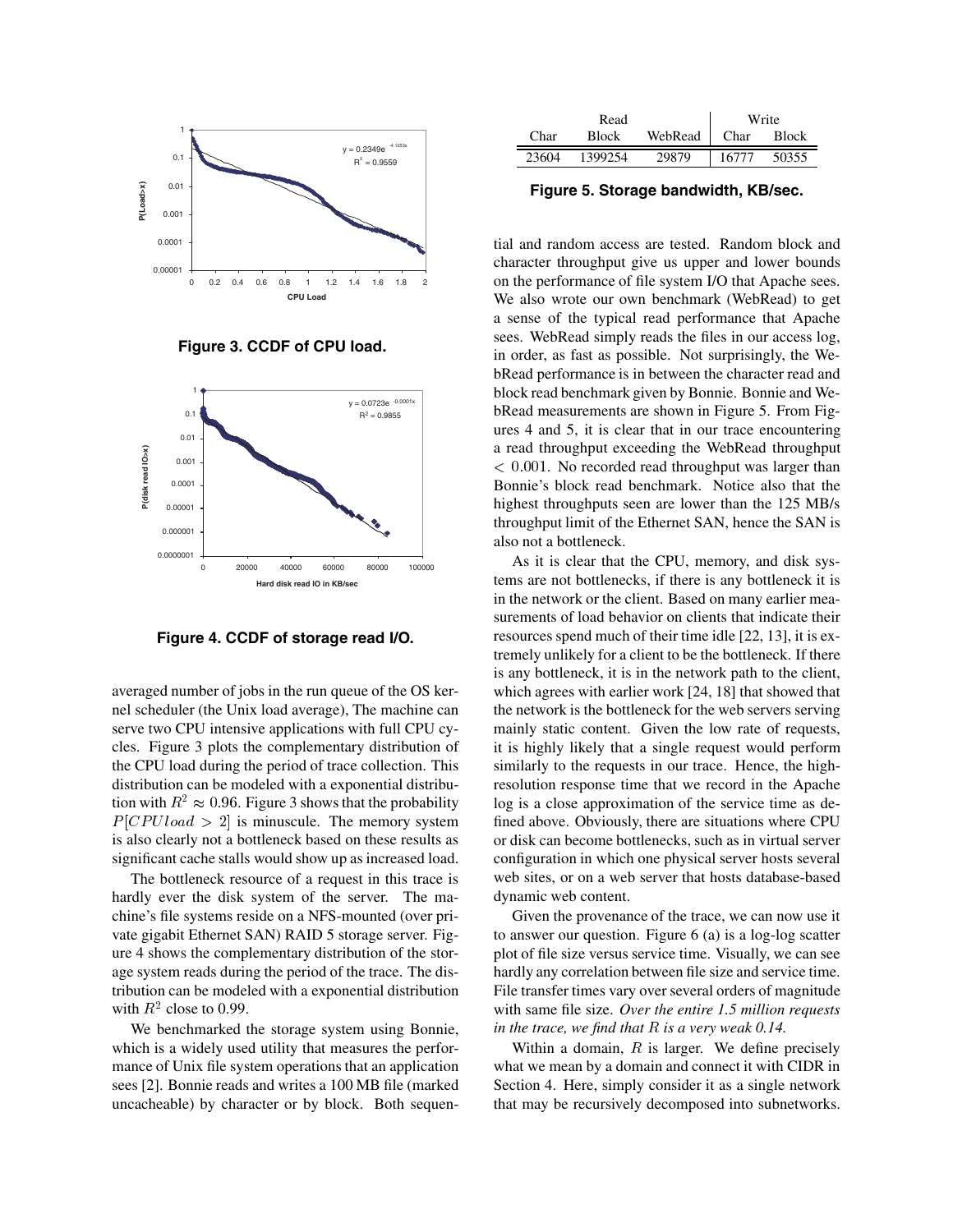

**Figure 6. File size versus service time: (a) whole trace, (b) selected /16 network.**

For example, Figure 6 (b) is a log-log scatter plot of file size versus service time for requests originating with a single "/16" IP network, where the network address is 16 bits.  $R = 0.25$  for this situation. As the domain grows smaller (has fewer IP addresses, or more bits representing its network address),  $R$  grows larger. For example, if we focus on a particular "/24" LAN subnet (24 bit network address) that is contained within the previous network,  $R = 0.39$ .

We speculate that the reason for this behavior is that network bandwidth heterogeneity from the server to the clients of a domain decreases as the size of the domain decreases. This provides a different, but compatible, explanation for earlier findings [8] that file size-based SRPT scheduling can decrease mean sojourn time by a factor of 3-8 over PS in a LAN for load higher than 0.5, but can only decrease the mean sojourn time by 25% on the WAN.

We are actively acquiring additional traces, but this is difficult because web server modifications are necessary to acquire fine grain service times. Many available traces, such as those from the Internet Traffic Archive [3], our institution's other web servers, and others provide only file size, not service time and thus are unsuitable for our work. We have, however, acquired many traces from web caches, described next, and built a trace generator that allows us to control  $R$  as well as the distributions of service time and interarrival time, described later.

## **2.2 Measurement on web caches**

We examined 70 sanitized access logs from Squid web caches, made available through the ircache site [4]. These traces contain actual fine grain service times (not response times) in addition to file sizes. Internet object caching stores frequently requested Internet objects (i.e., pages, images, and other data) on caches closer to the requester than to the source. Clients can then use a local cache as an HTTP proxy, reducing access time as well



Figure 7. CCDF of  $R$  in web cache traces.

as bandwidth consumption.

Squid is a high-performance proxy caching server for web clients. Unlike traditional caching software, Squid handles all requests in a single, non-blocking, I/O-driven process [5], making it very easy to determine the service time of a request. Squid is similar to a web server in that it also accepts HTTP requests and sends back requested files, but it is different in that the Squid servers form a overlay network that uses the Internet Cache Protocol (ICP) to perform server selection for web clients and load balancing among the cache servers [28]. A client sees that it typically receives a reply from the nearest cache server, while from the Squid cache servers' points of view, the Internet is divided into several regions with each cache server serving requests for a region.

Because a single Squid cache serves clients largely from one region of the Internet, the bandwidth heterogeneity to the clients is likely to be less than that seen by a web server, which services clients regardless of region. This, we believe, should lead to larger  $R$  being measured on Squid caches than on web servers. The partitioning of the network as seen from the web server into domains that we describe in Section 4 builds on this observation.

While we cannot (and do not) use web cache traces as proxies for web server traces, it is instructive that  $R$  on the caches is also rather weak. Figure 7 shows a complementary distribution plot of the  $R$  values in the 70 traces. The traces were collected from 10 squid web cache servers over 7 days Each trace contains from 0.1 to 1.1 million requests. The smallest  $R = 0.12$ , while the largest  $R = 0.61$ . The mean is 0.34 with standard deviation 0.13. Given that we expect that  $R$  for web servers will be lower than  $R$  for web caches by the reasoning in the previous paragraph, that measured  $Rs$  on web caches are low suggests that  $R$  on web servers is likely to be low as well.

In combination with the low  $R$  seen on our web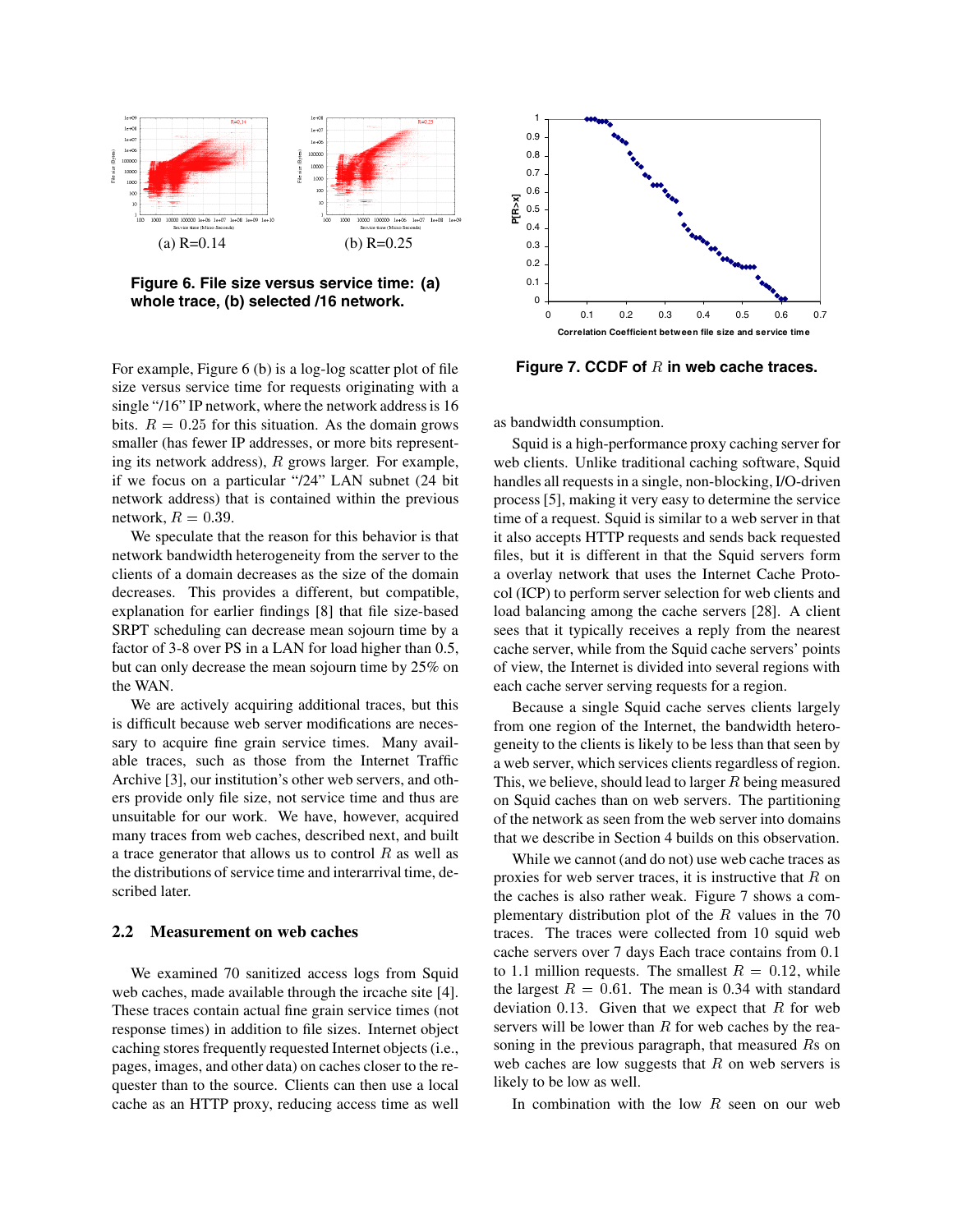server trace, we believe that we can now answer the question posed by this section in the negative: *The correlation between request file size and service time on web servers is weak.*

## **3 Correlation and performance**

We have seen that request service time on web servers and caches is not strongly correlated with request file size. Here, we investigate, via simulation, how this weak correlation  $(R)$  affects the performance of size-based scheduling policies (SRPT and FSP, where actual service time is known a priori, and SRPT-FS and FSP-FS, where the file size is used as the service time) and compare with a size-oblivious policy (PS). Our metrics are the mean sojourn time (response time) and mean queue length. In our earlier work [20], we found that for these metrics the performance of non-ideal SRPT and FSP (SRPT-FS and FSP-FS here) is dramatically affected by  $R$ , falling below that of PS for low  $R$  values, such as we encountered in the previous section. Here, we show how the performance of SRPT-FS and FSP-FS diverge from the ideal as a function of the load on the web server.

## **3.1 Simulator**

Our simulator supports both  $M/G/1/m$  and  $G/G/n/m$ queuing systems. It is driven by a trace in which each request contains the arrival time, file size, and service time. In addition to the web server trace described in the previous section, our simulator can also support synthetic traces with many interarrival time and file size / service time distributions. The correlation between file size and service time in a synthetic trace can also be directly controlled. More detail is available [20].

#### **3.2 Simulation with web server trace**

Here we consider the performance of SRPT, SRPT-FS, FSP, FSP-FS, and PS on the web server trace  $(R =$  ) described in Section 2.1. The mean service time is 1250 microseconds. The scheduling policies are described in Figure 1. Note that although our web server trace represents very low load, here we vary the load in the system by controlling the arrival process of the requests represented in the trace. We make use of Poisson arrivals, Pareto arrivals, and Weibull arrivals and control their mean rate in order to control the load. Load control is important, because, as we discussed in Section 2.1, the load captured in the trace is rather low. The time units are microseconds throughout the rest of the paper. Each simulation is repeated 20 times.



**Figure 8. Mean sojourn time versus load, G/G/1/, Pareto arrivals, web server trace.**



**Figure 9. Mean queue length versus load, G/G/1/, Pareto arrivals, web server trace.**

and FSP-FS both perform quite poorly, and their per-First, we consider  $G/G/1/m$  (Job interarrival has a heavy-tailed Pareto distribution, file sizes and service times as in the trace). Figure 8 shows the mean sojourn times of different scheduling policies with increasing load, while Figure 9 shows the mean queue length of different scheduling policies with increasing load on the queue. In both figures, ideal SRPT and FSP perform very well and almost identically. However, SRPT-FS formance diverges dramatically from their ideal performance with increasing load. SRPT-FS and FSP-FS perform worse than SRPT and FSP in all our simulations.

> For a queue with unlimited queue capacity, the mean sojourn time and queue length tend to be infinity if the load is over unity, and therefore it is meaningless to present mean sojourn time and queue length. Our simulator uses a finite queue capacity to better match implementations. The server will begin to reject jobs when it is overloaded for some period of time (when the queue is full). Hence, both mean sojourn time and mean queue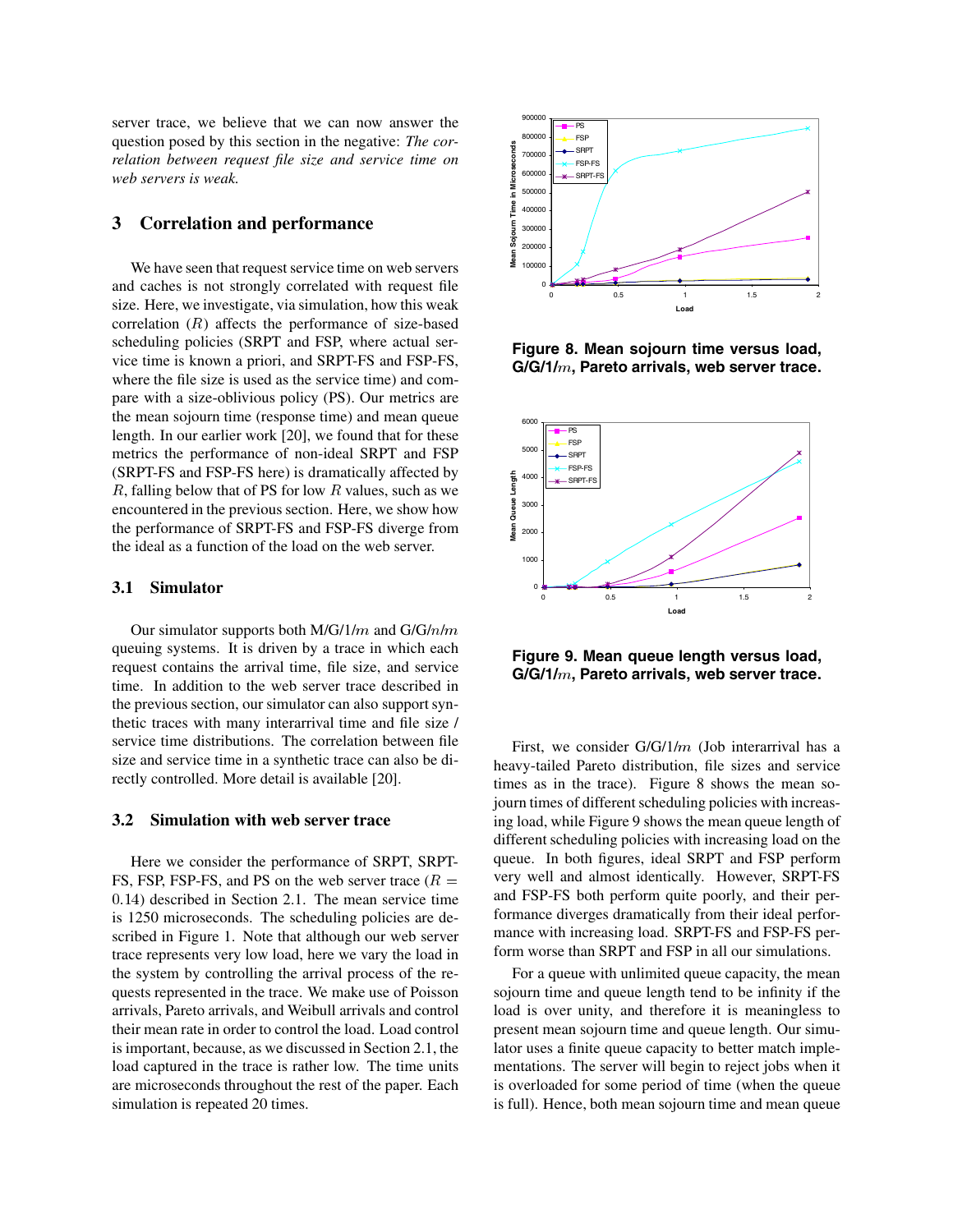length are meaningful; they represent the behavior of the server under transient overload.

We have also investigated a Weibull arrival process and Poisson arrival process, where the interarrival times of requests in the trace are drawn from a Weibull distribution and exponential distribution respectively. The results are similar to those for the Pareto arrival process shown earlier.

*Our simulations show that the performance of SRPT-FS and FSP-FS, SRPT and FSP where request file size is used as request service time, is largely affected by the* weak correlation R between file size and service time. With such weak correlations as in our web server trace and some of our web cache traces, PS can actually be preferable to size-based policies. However, our previous work [20] demonstrates that even small increases in  $$ can dramatically increase the performance of non-ideal SRPT and FSP. Hence, we turned to developing a better estimator of service time.

## **4 Domain-based scheduling**

We have found that request file size and service time are weakly correlated and that the performance of sizebased scheduling policies are strongly dependent on the degree of this correlation. Given these results, a natural question is whether there is a better service time estimator than file size, one whose estimates are more strongly correlated with actual service time. Such an estimator must also be lightweight, requiring little work per request. For this reason, we cannot use active probing techniques. Instead, we explore the web logs and use past web requests as our probes.

#### **4.1 Statistical stability of the Internet**

Domain-based scheduling relies on the Internet being statistically stable over periods of time, particularly from the point of view of the web server. Fortunately, there is significant evidence that this is the case.

**Routing stability:** Paxson [25] proposed two metrics for route stability, prevalence and persistency. Prevalence, which is of particular interest to us here, is the probability of observing a given route over time. If a route is prevalent, then the observation of it allows us to predict that it will be used again. Persistency is the frequency of route changes. The two metrics are not closely correlated. Paxson's conclusions are that Internet paths are heavily dominated by a single route, but that the time periods over which routes persist show wide variation, ranging from seconds to days. However, 2/3 of the Internet paths Paxson studied had routes that persisted for days to weeks. Chinoy found that route

changes tend to concentrate at the edges of the network, not in its "backbone" [11]. Barford, et al measured the web performance in the wide area network and found that the routes from/to the client to/from a web servers was asymmetric, but very stable [9].

 in the range of 2 to 4 hops work well for many regions. **Spatial and temporal locality of end-to-end TCP throughput:** Balakrishnan, et al analyzed statistical models for the observed end-to-end network performance based on extensive packet-level traces collected from the primary web site for the Atlanta Summer Olympic Games in 1996. They concluded that nearby Internet hosts often have almost identical distributions of observed throughput. Although the size of the clusters for which the performance is identical varies as a function of their location on the Internet, cluster sizes They also found that end-to-end throughput to hosts often varied by less than a factor of two over timescales on the order of many tens of minutes, and that the throughput was piecewise stationary over timescales of similar magnitude [7]. Seshan, et al applied these findings in the development of the Shared Passive Network Performance Discovery (SPAND) system [27]. Myers, et al examined performance from a wide range of clients to a wide range of servers and found that bandwidth to the servers and server rankings from the point of view of a client were remarkably stable over time [23]. Yin Zhang, et al [29] found that three Internet path properties, loss rate, delay and TCP throughput show various degrees of constancy and concluded that one can generally count on constancy on the time scale of minutes.

#### **4.2 Algorithm**

Although the Internet, web servers, and clients form a highly dynamic system, the stability we pointed out in the previous section suggests that previous web requests (the web server's access log) are a rich history which can be used to better estimate the service time of a new request. We assume that after processing a request we know  $(1)$  its file size,  $(2)$  the actual service time, and  $(3)$ the IP address of the client. Collecting this information is simple and efficient. Our goal is to develop an efficient estimator that uses a history of such requests, combined with the file size and IP address of the current request to determine the likely service time of the current request. The correlation  $R$  between the estimated service time and the actual service time should be higher than the correlation between file size and actual service time.  $R$ must exceed a threshold in order for SRPT to perform better than PS, and as  $R$  increases, the performance of SRPT increases.

Classless Inter Domain Routing (CIDR) [15] was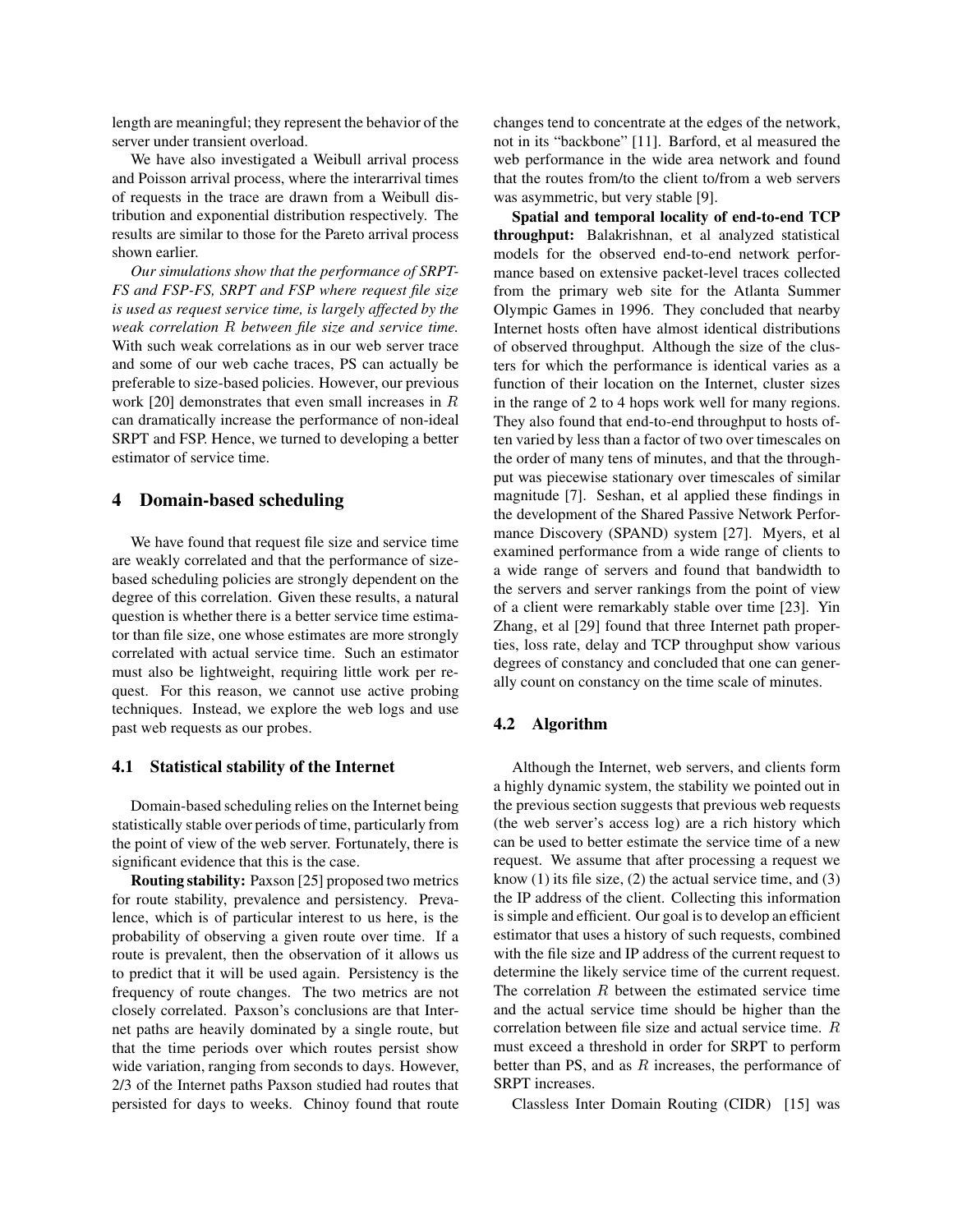proposed in 1993 as "a strategy for address assignment of the existing IP address space with a view to conserve the address space and stem the explosive growth of routing tables in default-route-free routers". The CIDR strategy has been widely deployed since 1993. "One major goal of the CIDR addressing plan is to allocate Internet address space in such a manner as to allow aggregation of routing information along topological lines". Consider a *domain*, a neighborhood in the network topology. The broad use of CIDR implies that routes from machines in the domain to a server outside the domain will share many hops. Similarly, the routes from the server to different machines in the domain will also have considerable overlap. This also means that the routes will be likely to share the same bottleneck network link and therefore have similar throughput to/from the server. The smaller the domain, the more the sharing.

The aggregation of CIDR is along a hierarchy of increasingly larger networks and is reflected in IP addresses. The first  $k$  bits of an IP address gives the network of which the address is a part, the first  $k - 1$  bits give the broader network that contains the first network, and so on. We exploit this hierarchy in domain-based scheduling, the algorithm of which is given below.

- 1 Use the high order  $k$  bits of the client IP address to classify the clients into  $2^k$  domains, where the k bits are treated as the domain address.
- 2 Aggregate past requests to estimate the service rate (or representative bandwidth) for each domain. This can be done with several estimators, but our experiments show that the estimator  $S_R = \frac{F_s}{S_t}$  performs the best. Here  $S_R$ is the representative service rate,  $F_s$  is the sum of the requested file sizes from the domain, and  $S_t$  is the sum of the service times for these requests. Notice that updating this estimate after a request has been processed is trivial: simply add the request's file size and service time to  $F_s$  and  $S_t$ , respectively (two reads, two adds, two writes). For each domain, we store  $F_s$  and  $S_t$ . An array of these pairs is kept, indexed by the domain address. The total state size is  $2^{k+1}$  floating point numbers.
- 3 For each incoming client request, the web server first extracts the domain address, indexes the array and computes  $S_R$  for the domain. It then estimates the request's service time as  $T_{estimate} = \frac{fs}{5}$ , where  $f_s$  is the request file size. The estimator requires a logical shift, two reads, a division, and a multiply. For a request from a heretofore unobserved domain, which occurs exactly once per domain, we simply use file size as the estimate.
- 4 Apply a size-based scheduling policy such as SRPT using the estimated service times. We suffix the scheduling policy with "-D": SRPT-D, FSP-D.

As we might expect, as domains become smaller  $(k)$ gets larger), predictive performance increases, at the cost



Figure 10.  $R$  versus bits  $k$  defining domain.

of memory to store the state. Figure 10 shows the relationship between  $k$ , the number of bits used to define a domain and the correlation  $R$  between the actual service time and estimated service time. The figure is derived from our web server trace. R jumps to 0.26 with  $k=5$ bits, beyond the threshold at which SRPT begins to perform better than PS. Notice that this is a mere 32 domains (state size of 256 bytes with 4 byte floats). After  $k = 24$  bits, there are only very small increases of R, probably because at this point we have divided the Internet into LANs, where each machine on a LAN shares a common route to every other machine in the Internet, and thus shares the same bottlenecks. The maximum  $R$ we were able to achieve was 0.704.

## **4.3 Performance evaluation**

To evaluate domain-based scheduling (SRPT-D and FSP-D, also see Figure 1), we use the methodology of Section 3.2. We replay our web trace with Poisson, Pareto, and Weibull arrivals to control load. We vary  $k$ , the number of high-order bits we use to define a domain.

Figures 11 and 12 show the mean sojourn time and mean queue length of all the scheduling policies with heavy-tailed Pareto arrivals as a function of  $k$ . Notice that PS, FSP, SRPT, FSP-FS, and SRPT-FS are flat lines. PS ignores service time. FSP and SRPT have exact knowledge of the service times (they represent the ideal performance of these policies). FSP-FS and SRPT-FS use file size as a proxy for service time (representing current practice). Notice that as we increase the number of bits  $k$  used to define a domain, the performance of SRPT-D and FSP-D first exceeds that of PS and finally converges to near the ideal performance.

While SRPT-D's performance increases continuously, with diminishing returns, with increasing  $k$ , FSP-D is rather insensitive until  $k = 16$  to 24 bits, at which point its performance jumps dramatically and comes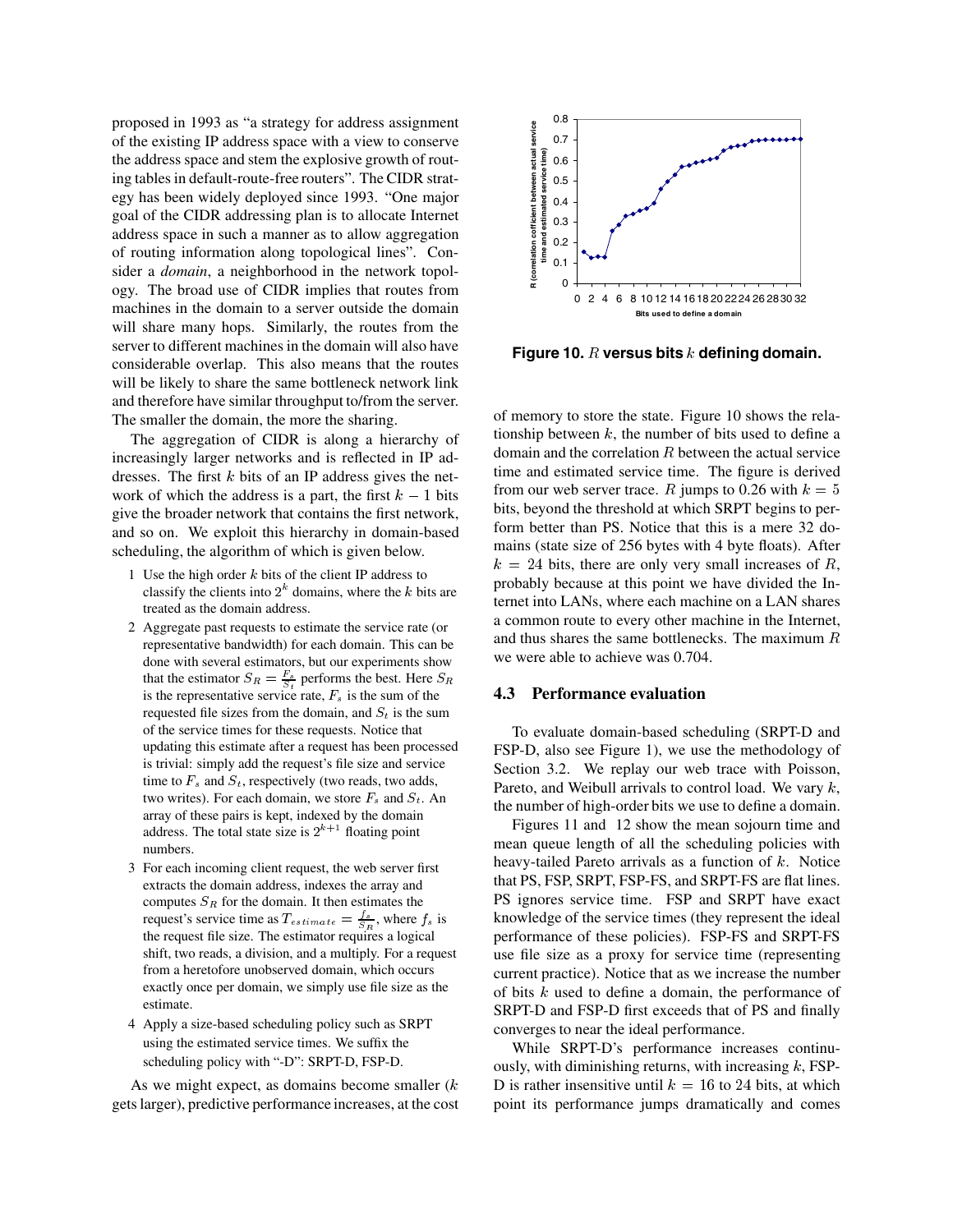

**Figure 11. Mean sojourn time versus for web trace, G/G/1/, Pareto arrivals with**  $\alpha=1.32$  and bounds  $[84,5\times10^5]$ , load 0.88.



**Figure 12. Mean queue length versus for web trace, G/G/1/, Pareto arrivals with**  $\alpha=1.32$  and bounds  $[84,5\times10^5]$ , load 0.88.

very close to SRPT-D's. Since  $R$  doesn't increase much beyond  $k = 24$  bits, as we might expect, the performance of SRPT-D and FSP-D plateaus. Similar conclusions can be drown for Poisson arrivals and Heavy-tailed Weibull arrivals.

*Our performance evaluation of SRPT-D and FSP-D demonstrates that better, practical estimators of service time are possible and that they can dramatically improve the performance of size-based scheduling policies on web servers.*

## **5 Conclusions and future work**

This paper has made the following contributions. First, we have (1) demonstrated that the assumption that file size is a good indicator of service time for web servers is unwarranted. File size and service time are only weakly correlated. The implication is that sizebased scheduling policies that use file size, such as

SRPT-FS and FSP-FS are likely to perform worse than expected. Next, using simulations driven by our web server trace, we have (2) evaluated the performance of SRPT-FS and FSP-FS and found that their performance does indeed degrade dramatically due to the weak correlation reflected in the trace. In response, we (3) proposed, implemented, and evaluated a better service time estimator that makes use of the hierarchical nature of routing on the Internet and the history of past requests available on the web server. We refer to SRPT and FSP augmented with our domain-based estimator as SRPT-D and FSP-D. The state size of our estimator is a parameter. Finally, we (4) found that, with a small state size, SRPT-D can outperform PS, and with a practical state size, SRPT-D can exhibit close to ideal performance. FSP-D requires a significantly larger state size to perform close to its ideal. SRPT reacts very quickly to increasingly accurate service time estimates.

Because the TCP connection (and disk) that a request uses can block, implementations of size-based scheduling in web servers often use what we call *back-filling*. An executing request that becomes blocked is preempted in favor of a request with a larger number of bytes remaining to be handled—it is the non-blocked request of smallest remaining size that is run, not the smallest request. Our simulations do not model such a system. However, as far as we are aware, there are no analytical results for size-based scheduling with blocking behavior either, making it quite difficult to validate a simulator.

## **References**

- [1] The apache software foundation. http://www.apache.org/.
- [2] Bonnie, a unix file system benchmark. http://www.textuality.com/bonnie/.
- [3] The internet traffic archive. http://ita.ee.lbl.gov/.
- [4] The ircache project. http://www.ircache.net/.
- [5] The squid web proxy cache project. http://www.squidcache.org/.
- [6] ALLEN, A. O. *Probability, statistics, and queueing theory with computer science applications*. Academic press, Inc., 1990.
- [7] BALAKRISHNAN, H., SESHAN, S., STEMM, M., AND KATZ, R. H. Analyzing Stability in Wide-Area Network Performance. In *Proceedings of ACM SIGMET-RICS* (June 1997), pp. 2–12.
- [8] BANSAL, N., AND HARCHOL-BALTER, M. Analysis of SRPT scheduling: investigating unfairness. In *Proceedings of SIGMETRICS/Performance* (2001), pp. 279–290.
- [9] BARFORD, P., AND CROVELLA, M. Measuring web performance in the wide area. *Performance Evaluation Review 27*, 2 (1999), 37–48.